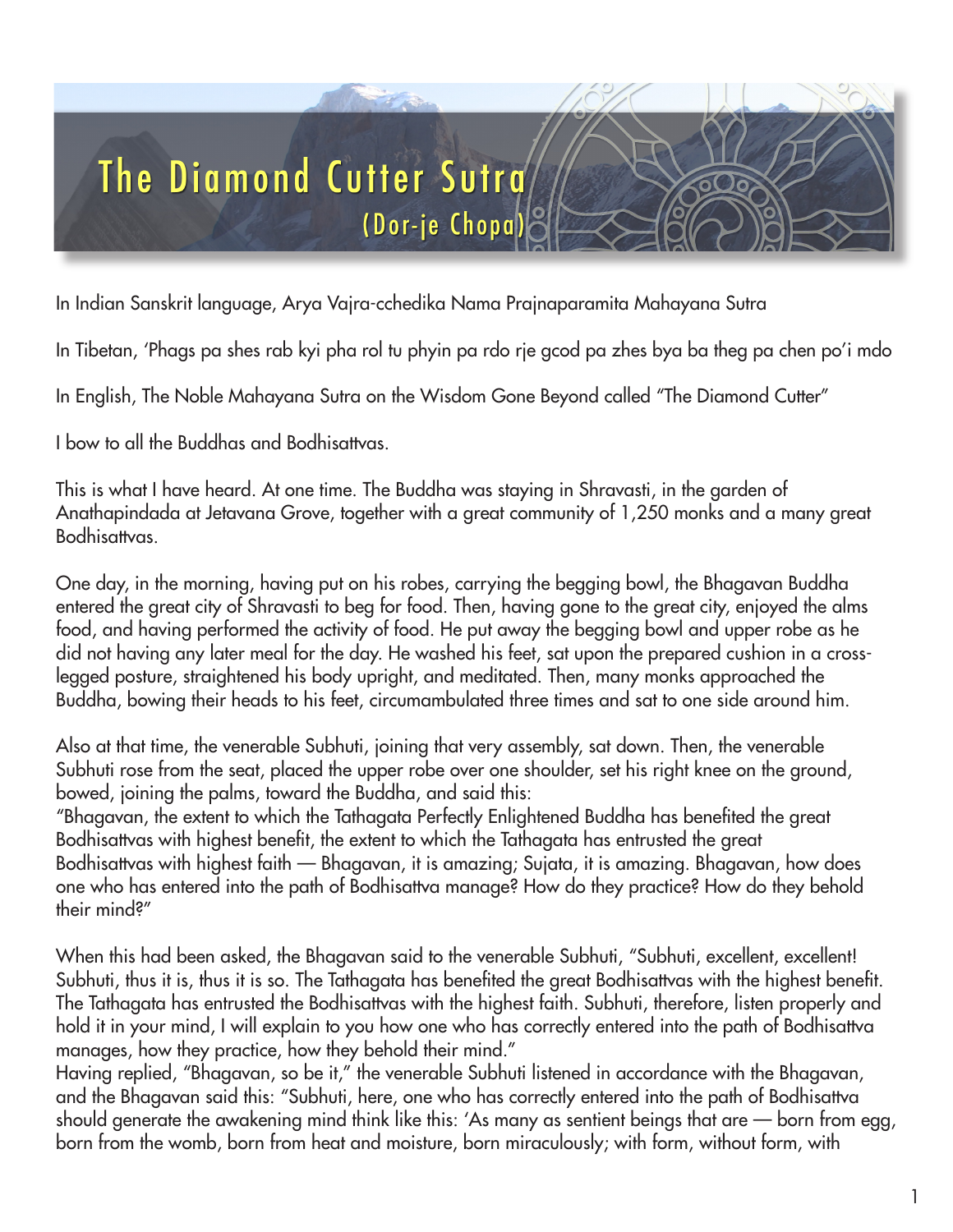perception, without perception, without no perception— the realm of sentient beings, as many as are projected as sentient beings, all those I shall cause to pass completely beyond suffering into the realm of Nirvana without the aggregates. Although limitless sentient beings have thus been caused to pass completely beyond suffering, no sentient being whatsoever has been caused to pass completely beyond suffering.'

Why is that so? Subhuti, because if a Bodhisattva engages in conceptualizing a sentient being, one is not to be called a 'Bodhisattva.' Why is that? Subhuti, if anyone engages in conceptualizing a sentient being, or engages in conceptualizing a soul, or engages in conceptualizing a person, they are not to be called a 'Bodhisattva.'

"Further, Subhuti, When a Bodhisattva practices generosity, they do not rely on objects; they practice generosity without keeping their minds on any phenomenon whatsoever. They practice generosity without focusing on form, likewise they practice generosity without focusing on sound, smell, taste, touch, or a phenomenon. Subhuti, thus Bodhisattva practice generosity without conceptualizing any characteristics. Why is that? Subhuti, because the collection of merit of the Bodhisattva who practice generosity without focusing their minds, Subhuti, is not easy to take the measurement. "Subhuti, what do you think about this? Do you think it is easy to take the measurement of space in the east?"

Subhuti replied, "Bhagavan, no it is not so."

The Bhagavan said, "Subhuti, similarly, do you think it is easy to take the measurement of space in the south, west, north, above, below, the corners, and the space of ten directions?" Subhuti replied, "Bhagavan, no it is not so."

The Bhagavan said, "Subhuti, similarly, the collection of merit of the Bodhisattva who practice generosity without relying on objects is also not easy to measure. "Subhuti, what do you think about this? Should one recognize the Tathagata through the perfect marks?"

Subhuti replied, "Bhagavan, no it is not so; one shouldn't rely on perfect marks to recognize the Tathagata. Why is that? Because, when the Tathagata speaks of perfect marks, there are no perfect mark being talked about."

He replied thus, and the Bhagavan said this to the venerable Subhuti: "Subhuti, to the degree there are perfect marks, to that degree there is deception. To the degree there are no perfect marks, to that degree there is no deception. Thus, recognize the Tathagata with characteristic and without characteristic."

He said that and the venerable Subhuti replied to the Buddha, "Bhagavan, in the future, at the end of five hundred years, when the Dharma will totally diminish, will any being properly perceive these words of Sutras?"

The Bhagavan said, "Subhuti, do not say that, '...in the future, at the end of five hundred years, when the Dharma totally diminish, will any beings properly perceive these words of Sutra produce correct conceptualization upon the words of Sutras

Moreover, Subhuti, in the future, at the end of five hundred years, when the Dharma will totally diminish, there will be great Bodhisattvas, endowed with morality, endowed with education, endowed with wisdom. Subhuti, those great Bodhisattvas moreover will not make offering to just a single Buddha; they will not produce roots of virtue to just a single Buddha. Subhuti, there will be great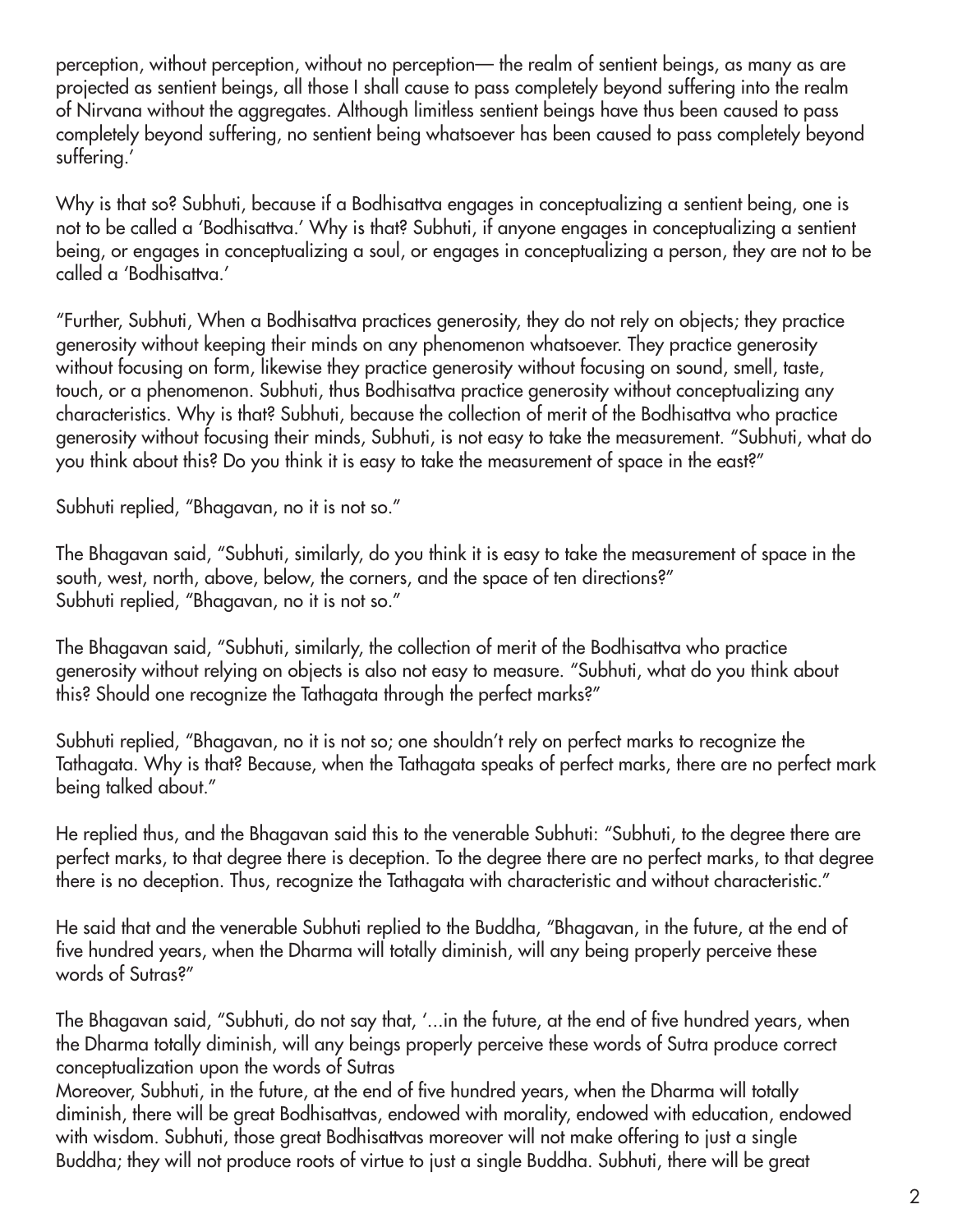Bodhisattvas who will make offerings to many hundred thousands of Buddhas and produced roots of virtue to many hundred thousands of Buddhas.

 "Subhuti, those who will obtain a single mind of faith upon the words of such Sutras as these being explained, Subhuti, they are known by the Tathagata. Subhuti, they are seen by the Tathagata; Subhuti, all those beings will accumulate an limitless collection of merit. Why is that? Subhuti, because these great Bodhisattvas will not engage in conceptualizing a self, engage in conceptualizing a sentient being, engage in conceptualizing a soul, or engages in conceptualizing a person"

 "Subhuti, these great Bodhisattvas will not engages in conceptualizing Dharma nor conceptualizing non-Dharma; nor will they engage in conceptualization or non-conceptualization. Why is that? Subhuti, because if these great Bodhisattvas caught up in the idea of a Dharma, they are also caught up in the ideas of a self, ideas of a sentient being, ideas of a soul, and ideas of a person. Even if they caught up in the idea of a non-existent Dharma, they are also caught up in the ideas of a self, ideas of a sentient being, ideas of a soul, and ideas of a person." "Why is that? Further, Subhuti, because a Bodhisattva does not wrongly hold Dharma, nor hold non-Dharma."

Therefore, with that intention, the Tathagata said, "Those who understand this system of Dharma like a boat, if they discard Dharma, what need is there to mention of non-Dharma?"

Further, the Bhagavan said to the venerable Subhuti, "Subhuti, what do you think about this? Is there a Dharma that was completely realized by the Tathagata, perfect and complete enlightenment? Did the Tathagata taught that Dharma?"

He said that, and the venerable Subhuti replied, "Bhagavan, as far as I have understood that was taught by the Bhagavan, there is no Dharma that was completely realized by the Tathagata, perfect and complete enlightenment. That Dharma that was taught by the Tathagata does not exist whatsoever. Why is that? Because any Dharma that was completely realized or taught by the Tathagata can not be conceive, can not be expressed; it is neither Dharma nor non-Dharma. Why is that? Because noble beings are distinguished by the uncreated phenomena."

The Bhagavan said, "Subhuti, what do you think about this? If any son or daughter of the noble family, completely filling this 3000 dimensional fold of spacious universe with the seven types of precious jewels as a practice of generosity, would that son or daughter of the noble family create a huge collection of merit on that basis?"

Subhuti replied, "Bhagavan, it is huge. Sugata, it is huge. That any son or daughter of the noble family would create a huge collection of merit on that basis. Why is that? Bhagavan, because that very collection of merit is not a collection; therefore, the Tathagata says, 'collection of merit, collection of merit."

The Bhagavan said, "Subhuti, if someone accepts a stanza of four lines from this discourse of Dharma, explain correctly and thoroughly teach it to others, the collection of merit on that basis would be much greater, compared to any son or daughter of the noble family who, completely filling this 3000 dimensional fold of spacious universe with the seven types of precious jewels as a practice of generosity. Why is that? Subhuti, because the perfectly completed enlightenment of the Tathagata Buddhas arises from it; the Bhagavan Buddhas also are born from it. Why is that? Subhuti, because the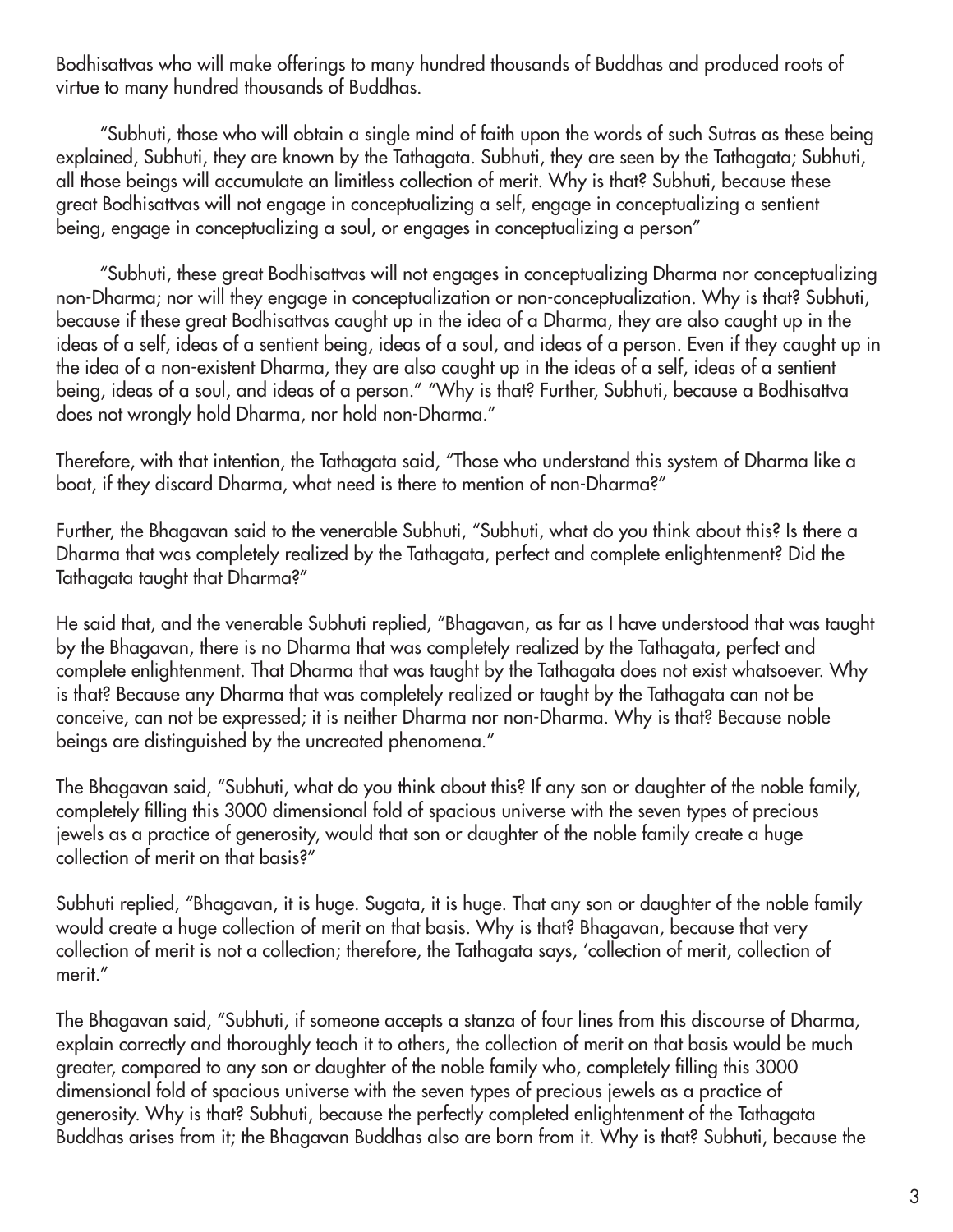so called Buddha Dharma are those Buddha Dharma taught by the Tathagata as non-existent; therefore, they are called 'Buddha Dharma.'

"Subhuti,, what do you think? Does a Stream-Enterer think, 'I have attained the result of Stream-Enterer'?"

Subhuti replied, "Bhagavan, no it is not so. Why is that? Bhagavan, because one does not enter into anything whatsoever; therefore, one is called 'Stream-Enterer.' One has not entered into form, nor into sound, nor into smell, nor into taste, nor into touch, nor into a phenomenon; therefore, one is called 'Stream-Enterer.' Bhagavan, if that Stream-Enterer think 'I have attained the result of Stream-Enterer,' that itself would be a conception of a self, a sentient being, a soul, a person."

The Bhagavan said, "Subhuti, what do you think? Does the Once-Returner think, I have attained the result of Once-Returner?"

Subhuti replied, "Bhagavan, no it is not so. Why is that? Because the phenomenon of entry into the state of the Once-Returner does not exist whatsoever. Therefore, one is called, 'Once-Returner'."

The Bhagavan said, "Subhuti, what do you think? Does the Non-Returner think, 'I have attained the result of Non-Returner' ?"

Subhuti replied, "Bhagavan, no it is not so. Why is that? Because the phenomenon of entry into the state of the non-returner does not exist whatsoever. Therefore, one is called, 'non-returner."

The Bhagavan said, "Subhuti, what do you think? Does the Arhat think, 'I have attained the result of Arhat ship'?"

Subhuti replied, "Bhagavan, no it is not so. Why is that? Because the phenomenon called 'Arhat' does not exist whatsoever. Bhagavan, if the Arhat were to think, 'I have attained the result of Arhatship,' that itself would be a conception of a self, a sentient being, a soul, a person.

"Bhagavan, I was acknowledged by the Tathagata Perfectly Completed Buddha as the foremost of those who abide without delusion. Bhagavan, I am free of attachment, an Arhat; Bhagavan, still I do not think, 'I am an Arhat.' Bhagavan, if I were to think, 'I have attained Arhatship,' the Tathagata would not have said to me that, 'The son of the noble family, Subhuti, is the foremost of those who abide without delusion. Because he does not abiding in anything, he abides without delusion."

The Bhagavan said, "Subhuti, what do you think about this? Does that Dharma that was received by the Tathagata from the Tathagata Perfectly Completed Buddha Dipankara exist?"

Subhuti replied, "Bhagavan, no it is not so. That Dharma that was received by the Tathagata from the Tathagata Perfectly Completed Buddha Dipankara does not exist whatsoever."

The Bhagavan said, "Subhuti, if a Bodhisattva say, 'I shall create arranged Buddha fields, 'they are lying. Why is that? Subhuti, because in so called arranged Buddha fields,' those arrangements are taught by the Tathagata as nonexistent; therefore, they are called 'arranged fields.' Subhuti, therefore, the great Bodhisattva thus should awaken the mind without focus, should awaken the mind not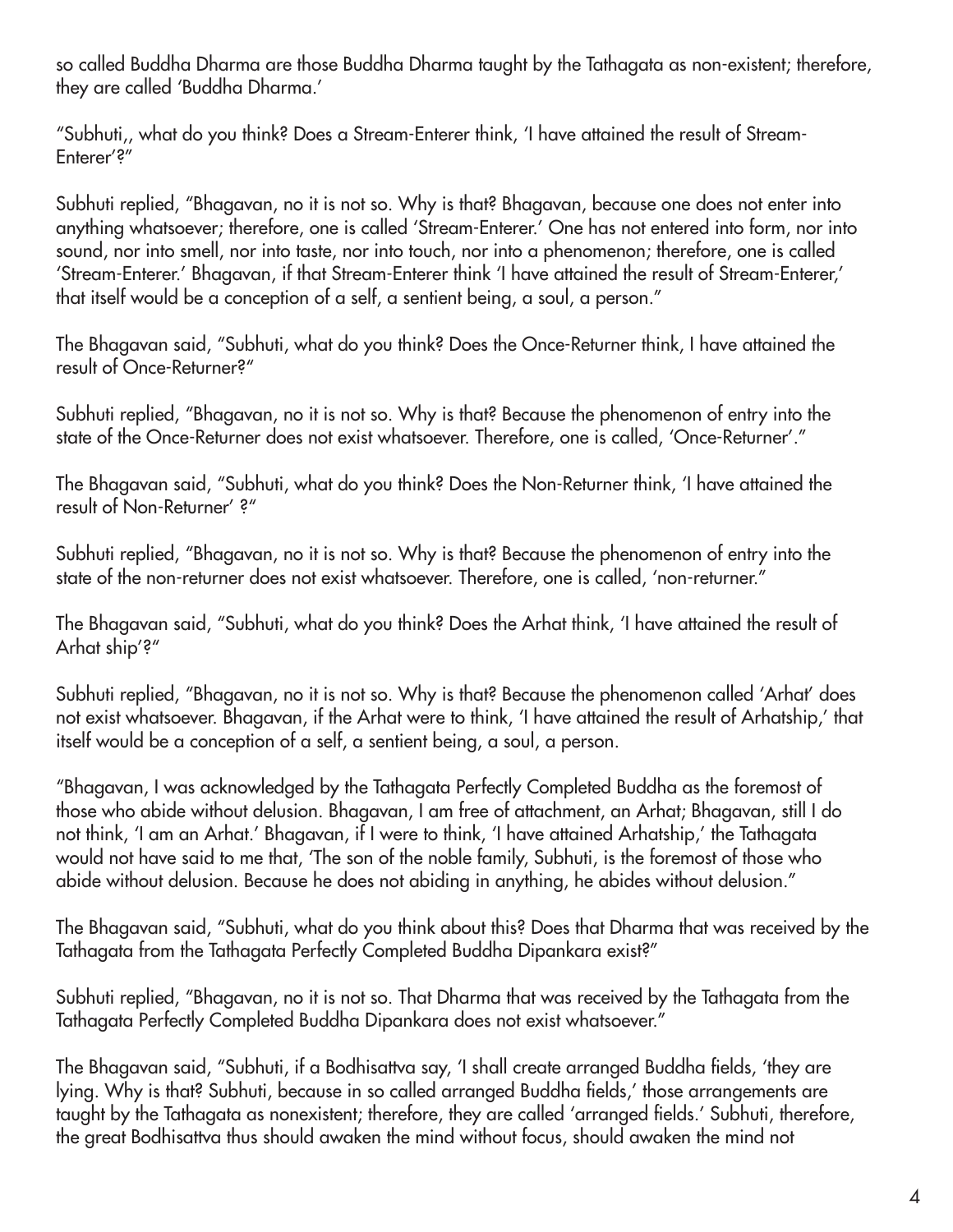focusing in anything. They should awaken the mind not focusing on form, should awaken the mind not focus on sound, smell, taste, touch, or phenomenon.

"Subhuti, it is like this: If, for example, the body of a person were to become thus, were to become like this, as big as Sumeru, The king of mountains, Subhuti, what do you think about this? Would that body be big?"

Subhuti replied, "Bhagavan, that body would be big. Sugata, that body would be big. Why is that? Because it is taught by the Tathagata as not being a thing; therefore, it is called a 'body.' Since it is taught by the Tathagata as not being a thing; therefore, it is called a 'big body.'"

The Bhagavan said, "Subhuti, what do you think about this? If there were also just as many Ganges Rivers as there are grains of sand in the Ganges, would their grains of sand be many?"

Subhuti replied, "Bhagavan, if those very Ganges Rivers were many, there is no need to mention their grains of sand."

The Bhagavan said,, "Subhuti, you should imagine like that; you should understand like that. If some man or woman, completely filling with the seven kinds of precious jewels that many universe as there are grains of sand of those rivers Ganges, were to offer that to the Tathagata perfectly completed Buddhas, Subhuti, what do you think about this? Would that man or woman create much merit on that basis?"

Subhuti replied, "Bhagavan, very much. Sugata, very much. That man or woman would create so much merit on that basis."

The Bhagavan said, "Subhuti, if someone, completely filling that many universe with the seven types of precious jewels, were to offer to the Tathagata Perfectly Completed Buddhas, compared to someone who, accept a stanza of a four lines from this discourse of Dharma, explain correctly and thoroughly teach it to others, on that basis the merit that create would be much greater and limitless.

"Furthermore, Subhuti, if, at any place on earth even a stanza of a four line from this discourse on Dharma is recited or taught, that place on earth is a sacred shrine of the Gods, Humans, and Demi-Gods. What need to mention that whoever takes up this discourse of Dharma, writes, memorizes, touches, reads, understands, and properly perceives in mind will be most amazing. At that place, there is certainly a Master resides; Gurus also resides."

The venerable Subhuti asked the Bhagavan, "Bhagavan, what is the name of this discourse of Dharma? How should it be practice?"

The Bhagavan said to the venerable Subhuti, "Subhuti, the name of this Dharma discourse is the 'Gone beyond wisdom'; it should be practice like that. Why is that? Subhuti, because the very same gone beyond wisdom that is taught by the Tathagata is not gone beyond; therefore, it is called 'gone beyond wisdom.'

"Subhuti, what do you think about this? Does the Dharma that is taught by the Tathagata exist whatsoever?"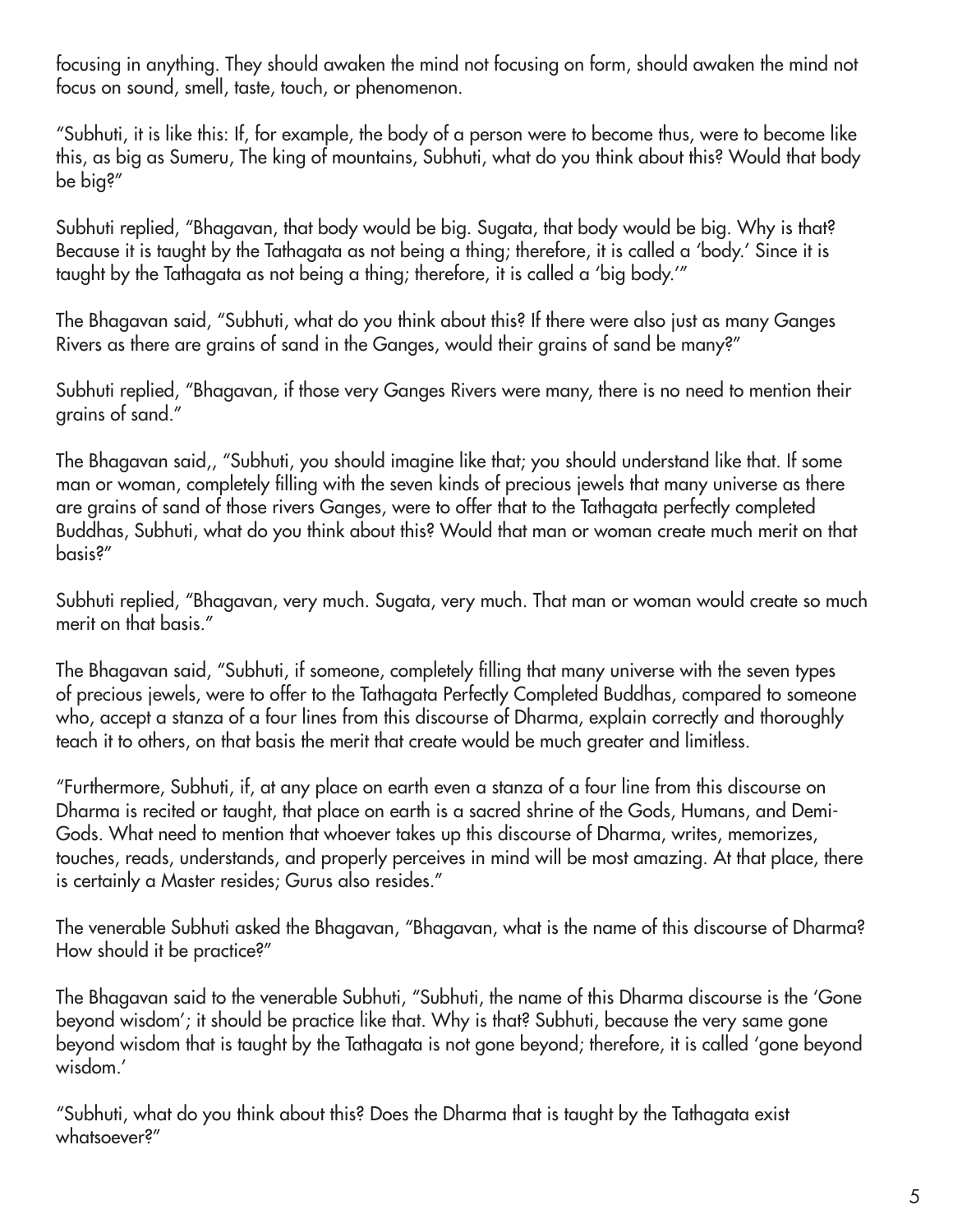Subhuti replied, "Bhagavan, the Dharma that is taught by the Tathagata does not exist whatsoever."

The Bhagavan said, "Subhuti, what do think about this? Are the quantities of particles of earth that exist in a 3000 dimensional fold of spacious universe many?"

Subhuti replied, "Bhagavan, the particles of earth are very many. Sugata, they are very many. Why is that? Bhagavan, because Tathagata says that these particle of earth are not particles; therefore, it is called 'particle of earth.' And Tathagata mentioned that the levels of universe are not a level; therefore, it is called a 'level of universe.'"

The Tathagata said, "Subhuti, what do you think about this? Is Tathagata Perfectly Completed Buddha recognize through those thirty-two marks of a great being?"

Subhuti replied, "Bhagavan, no it is not so. Why is that? Bhagavan, because those thirty-two marks of a great being mentioned by the Tathagata are mentioned not as marks ; therefore, they are called 'thirtytwo marks of the Tathagata.'"

The Bhagavan said, "Further, Subhuti, compared with some man or woman completely giving their bodies numbering the grains of sand of the river Ganges, if someone, taking even a stanza of four lines from this discourse of Dharma, also teach it to others, they would create many greater merits on that basis."

Thereupon, the venerable Subhuti was moved to tears, due to the impact of the Dharma. Having wiped away the tears, he said to the Bhagavan, "Bhagavan, this discourse on Dharma taught thus by the Tathagata, Bhagavan, is so amazing. Sugata, it is so amazing. Bhagavan, since my attainment of exalted wisdom, I have never before heard this discourse on Dharma. Bhagavan, those sentient beings who will generate correct discrimination upon this sutra being explained will be most amazing. Why is that? Bhagavan, because that which is correct discrimination is not discrimination; therefore, Tathagata taught it as a correct discrimination. Bhagavan, upon this Dharma discourse being explained, that I imagine and acknowledge is not so amazing for me. Bhagavan, in the end of time, in the final age, at the end of five hundred years, those sentient beings who take up this Dharma discourse, writes, memorizes, touches, reads, understands, and properly perceives in mind will be most amazing. Furthermore, Bhagavan, they will not engage in the conception of a self, a sentient being, a soul, a person. Why is that? Bhagavan, because that itself which is idea of a self, idea of a sentient being, idea of a life, and idea of a person is separated of any conception. Why is that? Because the Buddhas are free of all conceptualization."

He said that and the Bhagavan replied to the venerable Subhuti, "Subhuti, thus it is; thus it is so. Upon this Sutra being explained, those sentient beings who are not afraid, not terrified, and will not become terrified will be most amazing. Why is that? Subhuti, because this highest gone beyond wisdom taught by the Tathagata, was also taught by the limitless Bhagavan Buddhas — therefore, it is called 'highest gone beyond wisdom.'

"Further, Subhuti, that itself which is the gone beyond patience of the Tathagata has not gone beyond. Why is that? Subhuti, because when the king of Kalinga cut off my body and limbs, at that time I was not caught up in the ideas of a self, a sentient being, a soul, a person, and in me there was no conception whatsoever, also no non-conception. Why is that? Subhuti, because, at that time if I was caught up in the idea of a self, then I would also have a conception of hatred; if I was caught up in a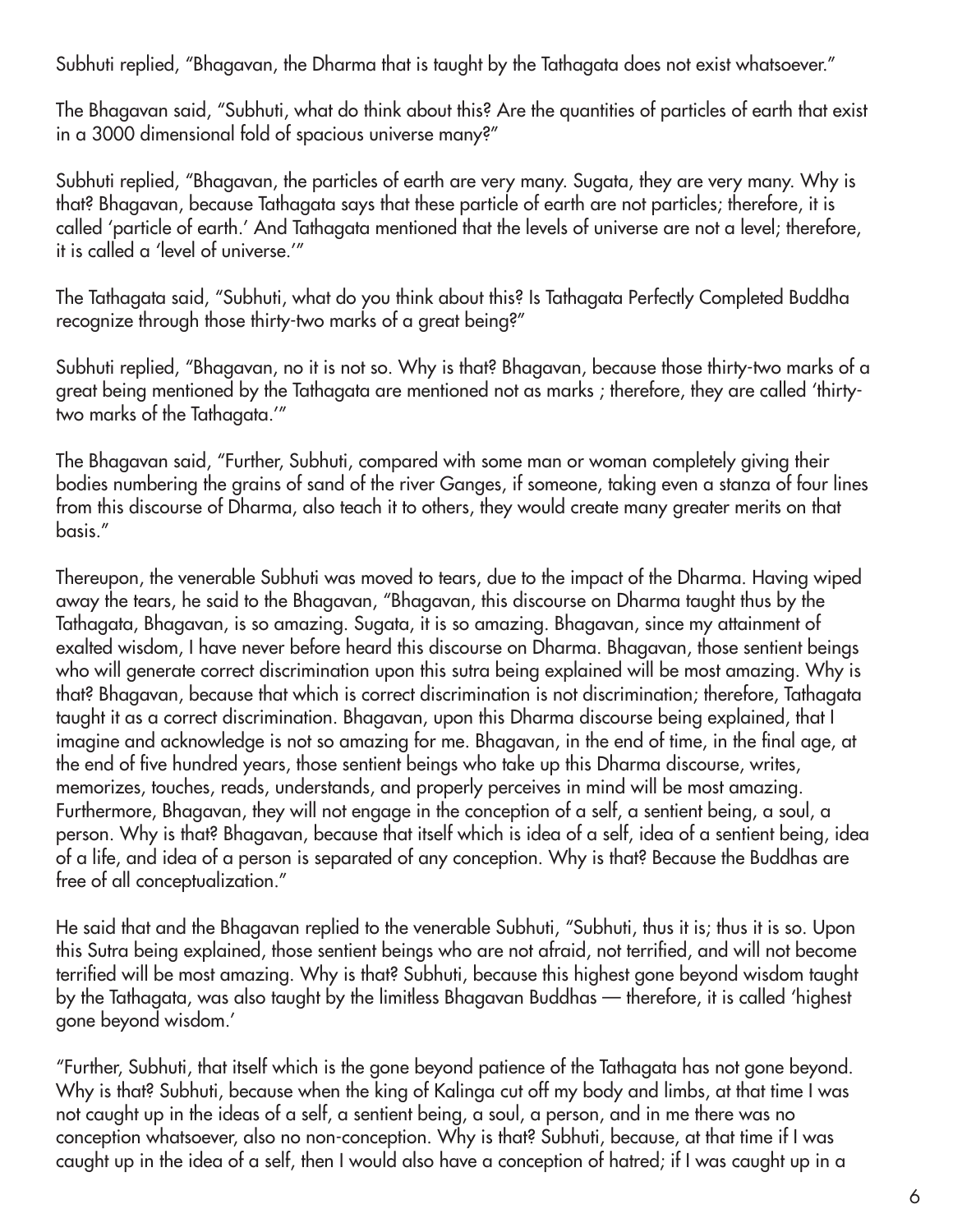idea of a sentient being, a living being, a person, then I would also have a notion arisen of hatred."

"Subhuti, I know with my clairvoyance that in the past for five hundred lifetimes, I was the Sage called 'Preacher of Patience'; even then I was not caught up in the idea of a self a sentient being, a soul, a person, Subhuti therefore the great Bodhisattva, completely abandoning all conception, should awaken the mind for unsurpassed perfectly complete enlightenment. One should awaken the mind without focusing on form. One should awaken the mind without focusing on sound, smell, taste, touch, or phenomena. One should awaken the mind without focusing on non-phenomena either. One should awaken the mind without focusing on anything whatsoever. Why is that? Because that itself which focus does not focus. Therefore, the Tathagata say, 'The Bodhisattva should practice generosity without relying on object.'

"Further, Subhuti, the Bodhisattva should thus practice generosity for the welfare of all sentient beings. However, the conception of a sentient being is without conception. And what Tathagata call 'all sentient beings' also do not exist. Why is that? Subhuti, because the Tathagata teaches what is real, teaches truth, teaches what it is; the Tathagata teaches what is without deception.

"Further, Subhuti, the Dharma that is completely realized or shown by the Tathagata has neither true nor false. Subhuti, it is like this, for example: If someone with eyes walking in dark, one will not see anything, a Bodhisattva who relies on objects and ideas to practice generosity is likewise

"Subhuti, it is like this, for example: upon dawn and the sun rising, a person with eyes sees various kinds of forms; the bodhisattva who practice generosity without relying on idea focusing into anything likewise.

"Further Subhuti, those sons or daughters of the noble family who take up this Dharma discourse, writes, memorizes, touches, reads, understands, and properly perceives in mind, and thoroughly teach it to others are known by the Tathagata, they are seen by the Tathagata. All those sentient beings will create limitless collection of merit.

"Further, Subhuti, compared to some man or woman, at the time of dawn, totally giving their bodies numbering the grains of sand of the river Ganges — also totally giving their bodies numbering the grains of sand of the river Ganges at the time of midday and evening, in such number totally giving their bodies for many hundred thousands of ten million, hundred billion eons — if someone, having heard this Dharma discourse without abandoning it, if they themselves would create much greater and limitless merit on that basis, what need to mention someone who, takes it up, writes, memorizes, touches, reads, understands, and thoroughly teaches it to others?

"Further, Subhuti, this Dharma discourse is inconceivable and incomparable. This Dharma discourse was taught by the Tathagata for the benefit of sentient beings who have entered into the supreme vehicle, the welfare of sentient beings who have entered into the excellent vehicle. Those who take up this Dharma discourse, writes, memorize, touches, read, understand, and thoroughly teach it to others are known by the Tathagata; they are seen by the Tathagata. All those sentient beings will be endowed with an incomprehensible collection of merit. Being endowed with an inconceivable collection of merit, incomparable, immeasurable, and limitless, all those sentient beings will carry my enlightenment on the shoulder. Why is that? Subhuti, this Dharma discourse is unable to be heard by those who imagine to be inferior, by those who are caught up in the idea of a self, a sentient being, a soul, a person are unable to hear, to take up, to memorize, to read, and to understand because there is no basis.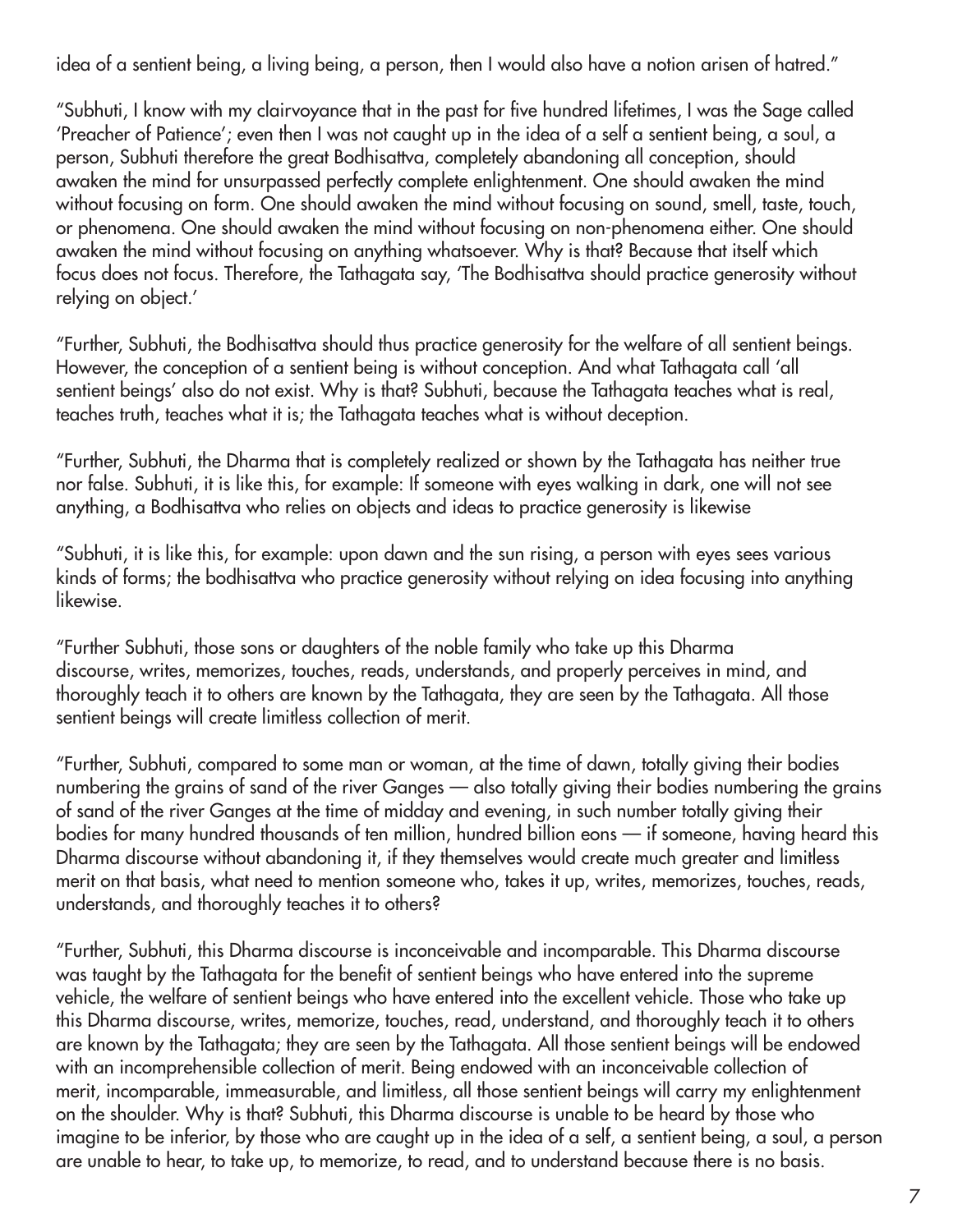"Furthermore, Subhuti, if, at any place on earth even a stanza from this discourse on Dharma is recited or taught, that place on earth is a sacred shrine of the Gods, Humans, and Demi-Gods. That place on earth will become worthy as an object of homage and worthy object of circumambulation. That place on earth will become like a sacred shrine.

"Subhuti, whatever son or daughter of the noble family takes up the words of a sutra like this, writes, memorizes, touches, reads, and understands, they will be tormented; will be intensely tormented. Why is that? Subhuti, because whatever non-virtuous actions of former lifetimes that were committed by those sentient beings that would bring rebirth in the lower realms, due to torment in this very life, those non-virtuous actions of former lifetimes will be purified, and they will also attain the enlightenment of a Buddha.

"Subhuti, I know with my clairvoyance that in the past, in even more countless of countless eons, much beyond even beyond the Tathagata Foe destroyer Perfectly Completed Buddha Dipankara, there were eighty-four hundred thousands often million, hundred billion Buddhas whom I pleased, and having pleased. Subhuti, from whatever I did, having pleased and not having against those Buddhas and in the future, at the end of five hundred years, from someone taking up this Sutra, writing, memorizing, touching, reading, and understanding, Subhuti, compared to this collection of merit, the former heap of merit does not approach even a hundredth part, a thousandth part, a hundred- thousandth part; does not withstand enumeration, measure, calculation, similarity, equivalence, or comparison.

"Subhuti, at that time, the sons or daughters of the noble family will receive a quantity of collection of merit that, if were to express the collection of merit of those sons or daughters of the noble family, sentient beings would go crazy, would be disturbed."

"Further, Subhuti, this Dharma discourse being inconceivable, its results indeed should also be known as inconceivable."

Then, the venerable Subhuti replied to the Bhagavan, "Bhagavan, how should one who has correctly entered the Bodhisattva's vehicle abide, how practice, how behold the mind'?"

The Bhagavan said, "Subhuti, here, one who has correctly entered the Bodhisattva's vehicle should generate the mind thinking this: 'I shall cause all sentient beings to pass completely beyond sorrow into the realm of nirvana without remainder of the aggregates. Although sentient beings were caused to pass completely beyond suffering like that, no sentient being whatsoever was caused to passed beyond suffering.' Why is that? Subhuti, because if a Bodhisattva engages in notion of a sentient being, one is not to be called a 'Bodhisattva.' Also, if he engages in notion of a person, one is not to be called a 'Bodhisattva.' Why is that? Subhuti, because the Dharma called 'one who has correctly entered the Bodhisattva's vehicle' does not exist whatsoever.

"Subhuti, what do you think about this? Does that Dharma that was manifestly and completely realized by the Tathagata from the Tathagata Dipankara, unsurpassed perfect and complete enlightenment, exist whatsoever?"

The venerable Subhuti replied to the Bhagavan., "Bhagavan, that Dharma that was completely realized by the Tathagata from the Tathagata Dipankara, perfect and complete enlightenment, does not exist whatsoever."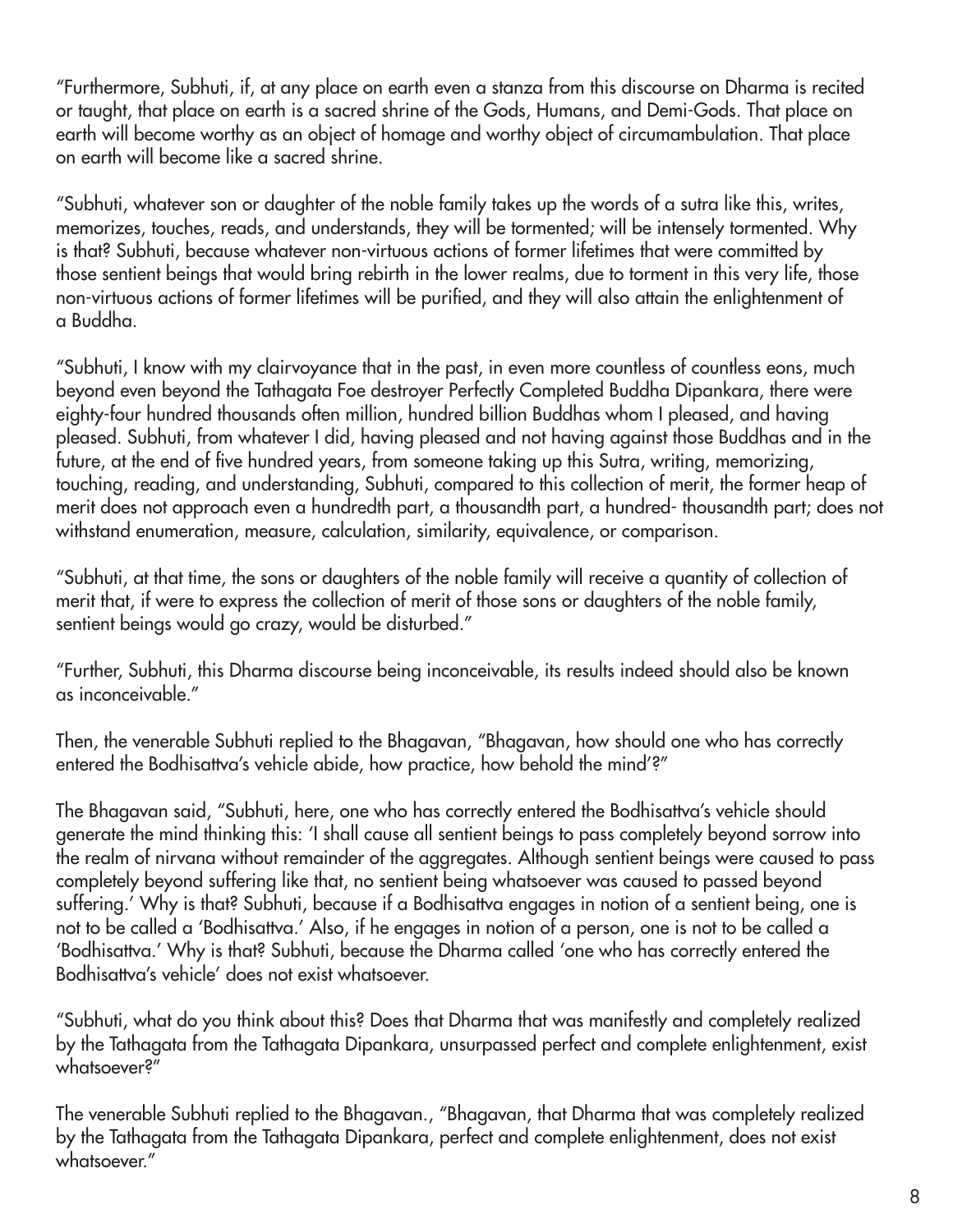The Bhagavan replied to the venerable Subhuti, "Subhuti, thus it is. Thus it is so, that Dharma that was manifestly and completely realized by the Tathagata from the Tathagata Dipankara, unsurpassed perfect and complete enlightenment, does not exist whatsoever. Subhuti, if that Dharma that was manifestly

and completely realized by the Tathagata were to exist at all, the Tathagata Dipankara would not have made the prediction to me, saying, 'Young Brahmin, in a future you will become the Tathagata Perfectly Completed Buddha called Shakyamuni.' Subhuti, thus, since that Dharma that was manifestly and completely realized by the Tathagata, unsurpassed perfect and complete enlightenment, does not exist whatsoever, therefore, the Tathagata Dipankara made the prediction to me, saying, 'Young Brahmin, in a future you will become the Tathagata Perfectly Completed Buddha called Shakyamuni.' Why is that? Because, Subhuti, 'Tathagata' is an epithet of the suchness of reality.

"Subhuti, if someone were to say, 'The Tathagata Perfectly Completed Buddha manifestly and completely realized unsurpassed perfect and complete enlightenment,' they would speak wrongly. Why is that? Subhuti, because that Dharma that was completely realized by the Tathagata, perfect and complete enlightenment, does not exist whatsoever. Subhuti, that Dharma that was completely realized by the Tathagata has neither true nor false. Therefore, 'all Dharmas are Buddha Dharmas' was taught by the Tathagata. Subhuti, 'all Dharmas', all those are non-Dharmas. Therefore, it is said that 'all Dharmas are Buddha Dharmas.' Subhuti, it is like this, for example: like a human endowed with a body and the body became large,"

The venerable Subhuti replied, "Bhagavan, that taught by the Tathagata, 'a human endowed with a body and a large body,' is taught by the Tathagata as not being a body. Therefore, t is called 'endowed with a body and a large body'.

The Bhagavan said, "Subhuti, thus it is, thus it is so; if some Bodhisattva were to say, 'I shall cause sentient beings to completely pass beyond suffering,' one should not be called 'Bodhisattva.' Why is that? Subhuti, does the Dharma that is called 'Bodhisattva' exist whatsoever?" Subhuti replied, "Bhagavan, no it does not."

The Bhagavan said, "Subhuti, therefore, it was taught by the Tathagata that 'all Dharmas are without a sentient being, without a living being, without a person.'

"Subhuti, if a Bodhisattva say, 'I shall create arranged Buddha fields, 'they are lying. Why is that? Subhuti, because in so called arranged Buddha fields,' those arrangements are taught by the Tathagata as nonexistent; therefore, they are called 'arranged fields.' Subhuti, whatever Bodhisattva believes that Dharmas are selfless, saying 'Dharmas are selfless,' one is expressed by the Tathagata Perfectly Completed Buddha as a Bodhisattva called a 'Bodhisattva.'

"Subhuti, What do you think about this? Does the Tathagata possess the flesh eye?" Subhuti replied, "Bhagavan, thus it is, thus it is so; the Tathagata possesses the flesh eye."

The Bhagavan said, "Subhuti, what do you think about this? Does the Tathagata possess the divine eye?"

Subhuti replied, "Bhagavan, it is so; the Tathagata possesses the divine eye."

The Bhagavan said, "Subhuti, what do you think about this? Does the Tathagata possess the wisdom eye?"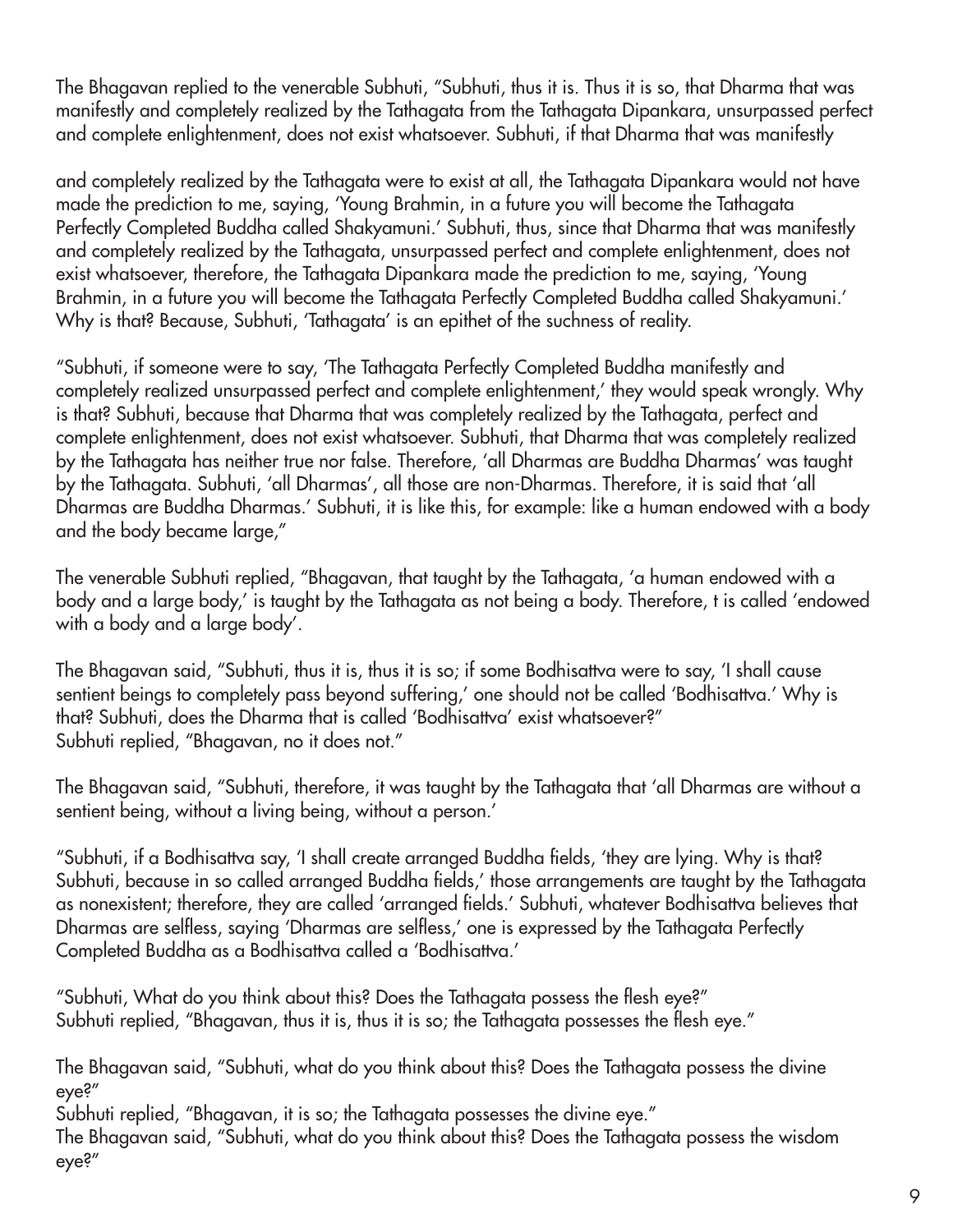Subhuti replied, "Bhagavan, it is so; the Tathagata possesses the wisdom eye."

The Tathagata said, "Subhuti, what do you think about this? Does the Tathagata possess the Dharma eye?"

Subhuti replied, "Bhagavan, thus it is, thus it is so; the Tathagata possesses the Dharma eye." The Tathagata said, "Subhuti, what do you think about this? Does the Tathagata possess the-Buddha eye?"

Subhuti replied, "Bhagavan, thus it is, thus it is so; the Tathagata possesses the Buddha eye." The Bhagavan said, "Subhuti, what do you think about this? If, there being also just as many Ganges Rivers as there are grains of sand in the river Ganges, there were just as many world systems as there are grains of sand of those, would those world systems be many?"

Subhuti replied, "Bhagavan, thus it is, thus it is so; those world systems would be so many."

The Bhagavan said, "Subhuti, as many sentient beings as exist in those universe, I totally know their continuum of consciousness of different thoughts. Why is that? Subhuti, because a so-called 'continuum of consciousness' is that taught by the Tathagata as a non-continuum. Therefore, it is called a 'continuum of consciousness.' Why is that? Subhuti, because past consciousness does not exist as an observable, nor does future consciousness exist as an observable, nor does present consciousness exist as an observable.

"Subhuti, what do you think about this? If someone, completely filling this 3000 dimensional fold of spacious universe with the seven types of precious jewels , were to practice generosity, do you think that son or daughter of the noble family would create an enormous heap of merit on that basis'?"

Subhuti replied, "Bhagavan, enormous. Sugata, enormous."

The Bhagavan said, "Subhuti, thus it is, thus it is so; that son or daughter~ of the noble family would create an enormous heap of merit on that basis. Subhuti, if a heap of merit were a heap of merit, the Tathagata would not have taught a heap of merit called a 'heap of merit.'

"Subhuti, what do you think about this? Should one be viewed as the Tathagata due to total achievement of the form body?"

Subhuti replied, "Bhagavan, no it is not so; one should not be viewed as the Tathagata due to total achievement of the form body. Why is that? Bhagavan, because 'total achievement of the form body' is that taught by the Tathagata as not being total achievement; therefore, it is called 'total achievement of the form body."

The Bhagavan said, "Subhuti, what do you think about this? Is one to be viewed as the Tathagata due to perfect marks?"

Subhuti replied, "Bhagavan, it is not so; one is not to be recognized as the Tathagata due to perfect marks. Why is that? Because that which was taught by the Tathagata as perfect marks was taught by the Tathagata as not being perfect marks; therefore, they are called 'perfect marks.'"

The Bhagavan said, "Subhuti, what do you think about this? If it is thought that the Tathagata considers, 'the Dharma is demonstrated by me,' Subhuti, do not see it like that, because the Dharma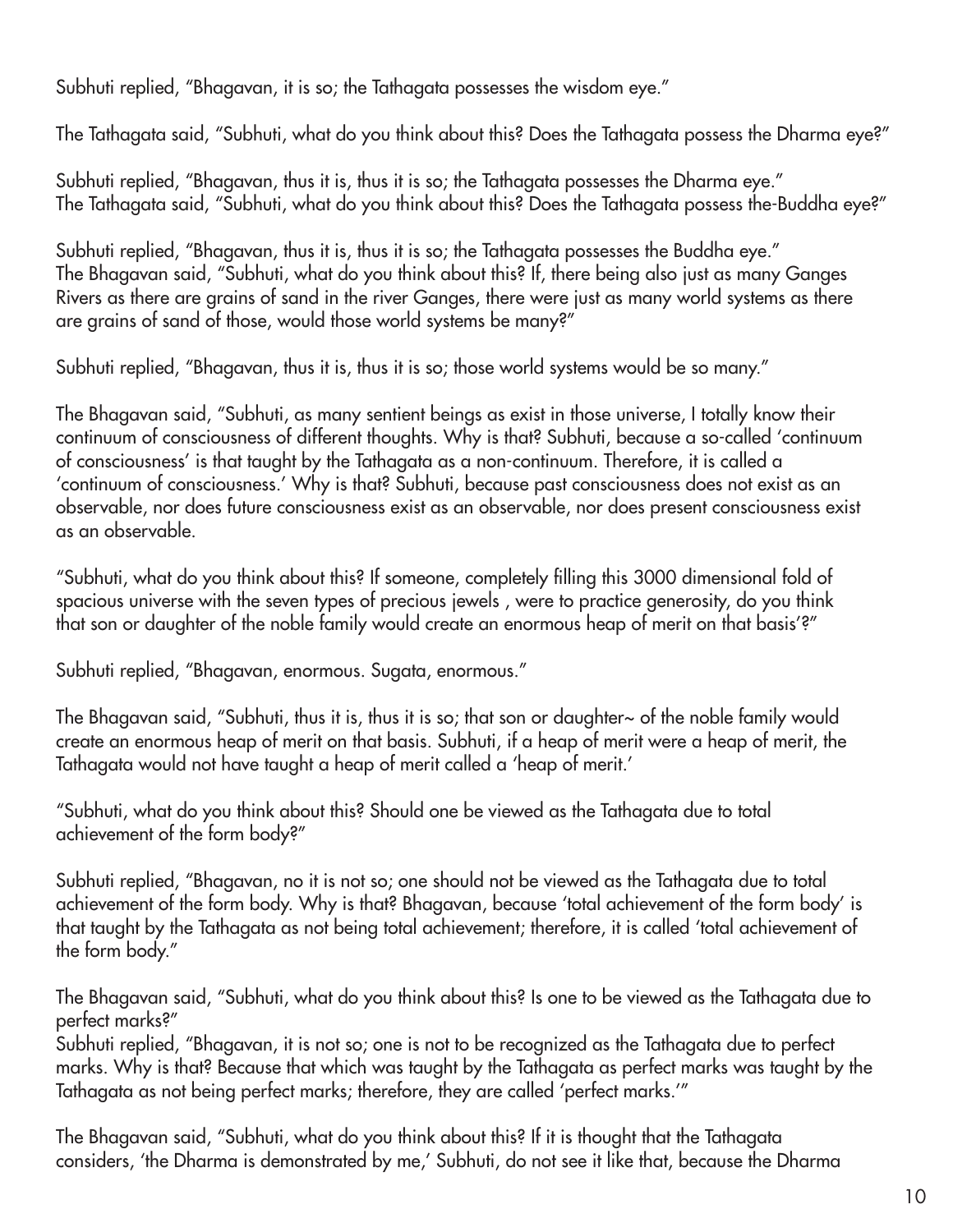that is demonstrated by the Tathagata does not exist whatsoever. Subhuti, if someone were to say 'the

Dharma is demonstrated by the Tathagata,' Subhuti, he would deprecate me since nonexistent and wrongly seized. Why is that? Subhuti, because that demonstrated Dharma called 'demonstrated Dharma,' which is referred to saying 'demonstrated Dharma,' does not exist whatsoever."

Then, the venerable Subhuti said to the Bhagavan, "Bhagavan, in the future, will there be any sentient beings who, having heard this demonstration of such a Dharma as this, will it be trusted?"

The Bhagavan said, "Subhuti, they are not sentient beings nor non—sentient beings. Why is that? Subhuti, so-called 'sentient beings,' because they were taught by the Tathagata as non— sentient beings, therefore are called 'sentient beings.'

"Subhuti, what do you think about this? Does that Dharma that was completely realized by the Tathagata, perfect and complete enlightenment, exist whatsoever?"

The venerable Subhuti replied, "Bhagavan, that Dharma that was completely realized by the Tathagata, perfect and complete enlightenment, does not exist whatsoever."

The Bhagavan said, "Subhuti, thus it is ; thus it is so. For it, even the least Dharma does not exist and is not observed; therefore, it is called 'perfect and complete enlightenment.'

"Further, Subhuti, that Dharma is equal since, for it, inequality does not exist whatsoever; therefore, it is called 'perfect and complete enlightenment.' That perfect and complete enlightenment — equal as selfless, without sentient being, without soul, without person — is completely realized through all virtuous Dharmas. Subhuti, virtuous Dharmas called 'virtuous Dharmas,' they, taught by the Tathagata as just non-Dharmas, are therefore called 'virtuous Dharmas.'

"Further, Subhuti, compared to any son or daughter of the noble family collecting a heap of the seven types of precious things about equal to Sumeru, king of mountains, exist in 3000.dimensional fold of spacious universe, and practicing generosity, if someone, having taken up even as little as a stanza of four lines from this gone beyond wisdom, were to teach it to others, Subhuti, compared to this collection of merit, the former collection of merit having not approached even a hundredth part, does not withstand comparison."

"Subhuti, what do you think about this? If it is thought that the Tathagata considers, 'Sentient beings are liberated by me,' Subhuti, do not see it like that. Why is that? Subhuti, because those sentient beings who are liberated by the Tathagata do not exist whatsoever. Subhuti, if some sentient being were to be liberated by the Tathagata, that itself would be, of the Tathagata, grasping a self, grasping a sentient being, grasping a soul, grasping a person. Subhuti, so-called 'grasping a self,' that is taught by the Tathagata as non-grasping, yet that is grasped by ordinary beings. Subhuti, so-called 'ordinary

beings,' they were taught by the Tathagata as just non-beings; therefore, they are called 'ordinary beings.'

"Subhuti, what do you think about this? Is one to be seen as the Tathagata due to perfect marks?" Subhuti replied, "Bhagavan, no it is not so; one is not seen as the Tathagata due to perfect marks."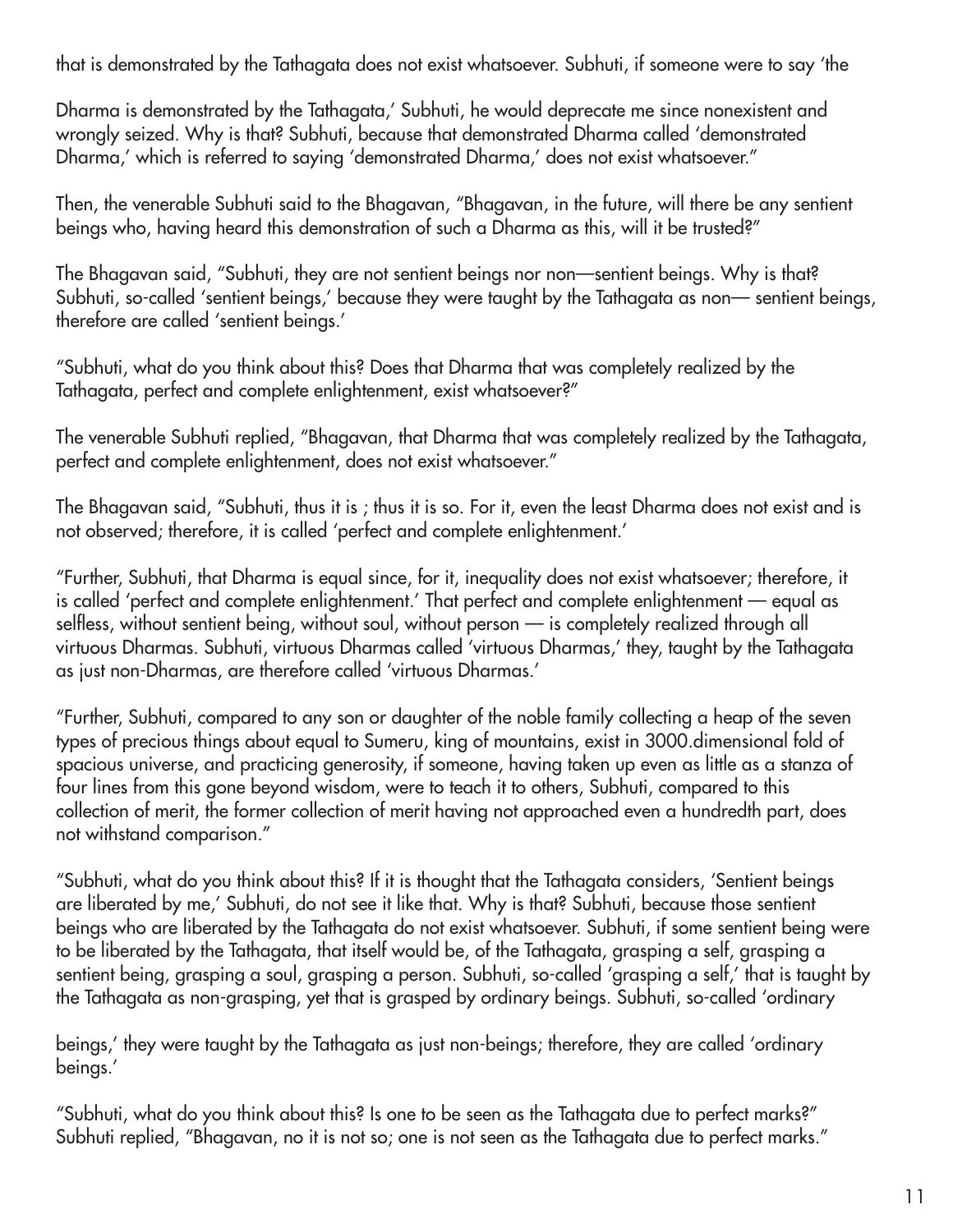The Bhagavan said, "Subhuti, thus it is; thus it is so. One is not seen as the Tathagata due to perfect marks. Subhuti, if one were seen as the Tathagata due to perfect marks, even a chakravartin king would be the Tathagata; therefore, one is not seen as the Tathagata due to perfect marks."

Then, the venerable Subhuti said to the Bhagavan, "Bhagavan, as I understand the meaning of what the Bhagavan has said, one is not recognize as the Tathagata due to perfect marks." Then, these verses were spoken by the Bhagavan at that time:

Whoever sees me as form, whoever knows me as sound, has wrongly engaged by abandoning, those beings do not see me.

The Buddhas are Dharmata viewed; the guides are the Dharmakaya. Since Dharmata is not to be known, it is unable to be known.

"Subhuti, what do you think about this? If one conceive that 'the Tathagata Perfectly Completed Buddha is due to perfect marks,' Subhuti, you should not view so for, Subhuti, the Tathagata Perfectly Completed Buddha does not manifestly and completely realize perfect and complete enlightenment due to perfect marks.

"Subhuti, if one grasps that 'some Dharma has been designated as destroyed or annihilated by those who have correctly entered the Bodhisattva's vehicle,' Subhuti, it should not be viewed so; those who have correctly entered the Bodhisattva's vehicle have not designated any Dharma whatsoever as destroyed or annihilated.

"Further, Subhuti, compared to any son or daughter of the noble family who, completely filling with the seven kinds of precious things as many world systems as there are grains of sand of the rivers Ganges, were to practice giving, if any Bodhisattva attained forbearance that Dharmas are selfless and un-produced, on that basis the heap of merit they themselves would produce would be much greater. Further, Subhuti, a heap of merit should not be acquired by the Bodhisattva."

The venerable Subhuti replied, 'Bhagavan, should not a heap of merit be acquired by the Bodhisattva?"

The Bhagavan said, "Subhuti, acquire, not wrongly grasp; therefore, it is called 'acquire.' "Subhuti, if someone says, 'The Tathagata goes or comes or stands or sits or lies down,' he does not understand the meaning explained by me. Why is that? Subhuti, because 'the Tathagata' ('the One Gone Thus') does not go anywhere nor has come from anywhere; therefore, one says, 'the Tathagata Perfectly Completed Buddha.'

'Further, Subhuti, if some son or daughter of the noble family were to render as many atoms of earth as exist in a 3000 dimensional universe, like this for example, into powder like a collection of subtlest atoms, Subhuti, what do you think about this? Would that collection of subtlest atoms be many'?"

Subhuti replied, "Bhagavan, thus it is, thus it is so. That collection of subtlest atoms would be many. Why is that? Bhagavan, because if there were a collection, the Bhagavan would not have said 'collection of subtlest atoms.' Why is that? Because that 'collection of subtlest atoms' that was taught by the Bhagavan was taught by the Tathagata as no collection; therefore, one says 'collection of subtlest atoms.' That multi dimensional world system' that was taught by the Tathagata was taught by the Tathagata as no system; therefore, one says multi dimensional world system.' Why is that?